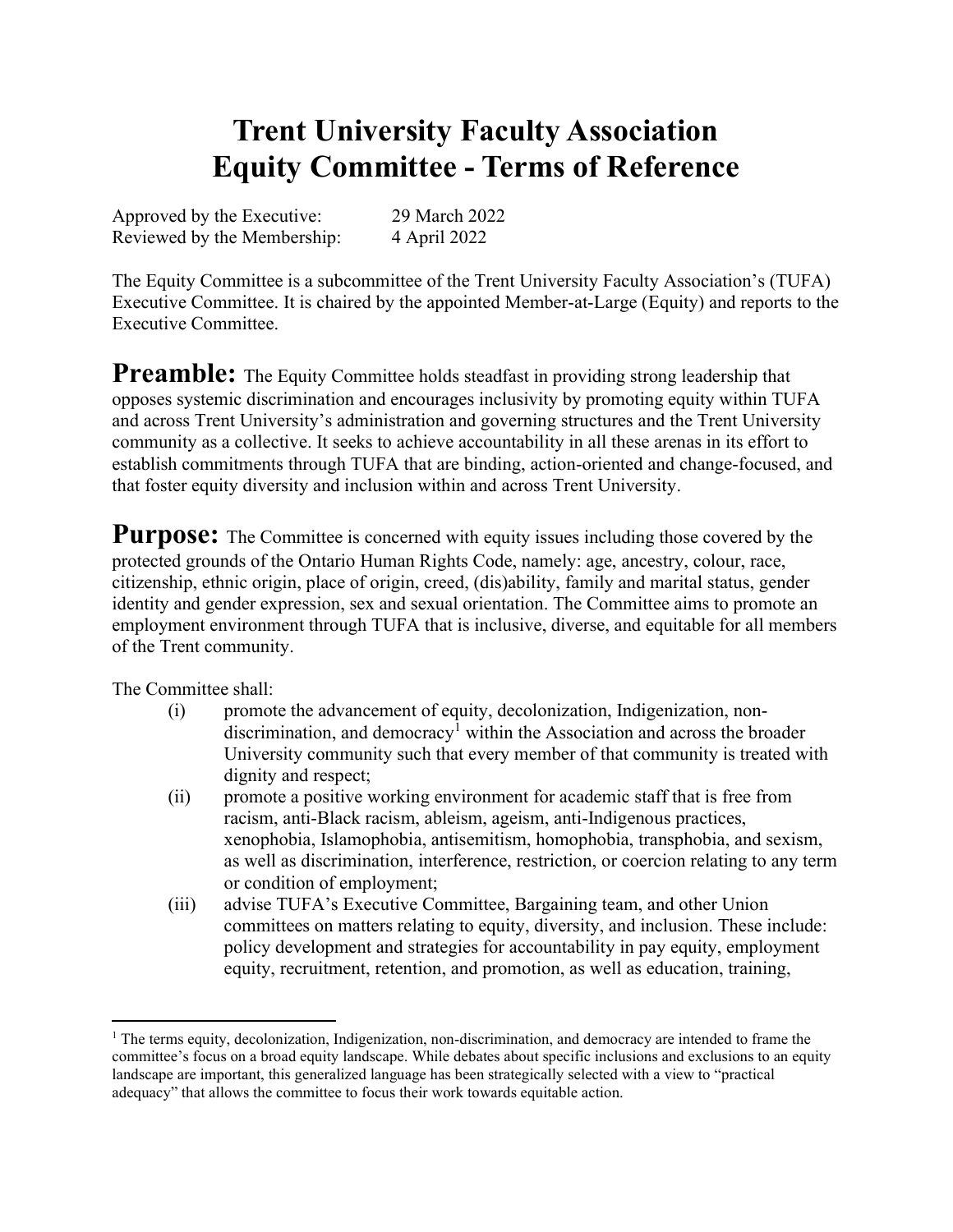engagement, mentorship personal safety and accommodation and other initiatives to eradicate all forms of discrimination and harassment

(iv) engage in educational and advocacy activities and liaise as relevant with other committees of the University, and TUFA's affiliates. Through partnership, education, training initiatives, communication and policy development, the Committee strives to ensure equitable access, opportunities, positive attitude, and inclusion for all its members and the Trent community and to foster a culture where everyone can feel welcomed, valued, accepted, and supported, especially members from historically, persistently, or systemically marginalized groups.

## Committee Structure/Membership

#### Composition:

- Executive-appointed Chair, taking into consideration any recommendation from the Nominating and Elections Committee, and representations from equity-seeking/equitydeserving groups
- Appointees (5-7) drawn from TUFA's active members and inclusive of LTAs, tenure/permanency stream faculty, and librarians
- TUFA's Executive Director shall serve as Secretary to the Committee.
- All appointees are voting members of the Committee, except the Secretary.
- The Committee may appoint working groups that have specific directives. All working groups shall report and be responsible to the Committee

### Length:

- Notwithstanding that the Member-at-Large (Equity) is appointed annually, the Chair term of service should generally be for a minimum of 2-years and renewable.
- Membership terms shall be for one-year and renewable.

### Member recruitment and selection:

- Member recruitment shall aim to establish a diverse committee that draws from different parts of the Trent campuses.
- Members from equity-seeking/equity-deserving groups should be prioritized
- A call for members to serve on the Committee should be posted, at least, one month before the May 1<sup>st</sup> rotation of the TUFA Executive Committee. Members may also be recommended for appointment to the Committee by the Nominating and Elections Committee
- At the first Executive meeting after May  $1<sup>st</sup>$ , the Member-at-Large (Equity) shall recommend appointment of the other members of the Committee based on nominations and expressions of interest received.
- Each Committee member shall be invited to serve for one year, with the option for renewal to ensure continuity of committee's work.